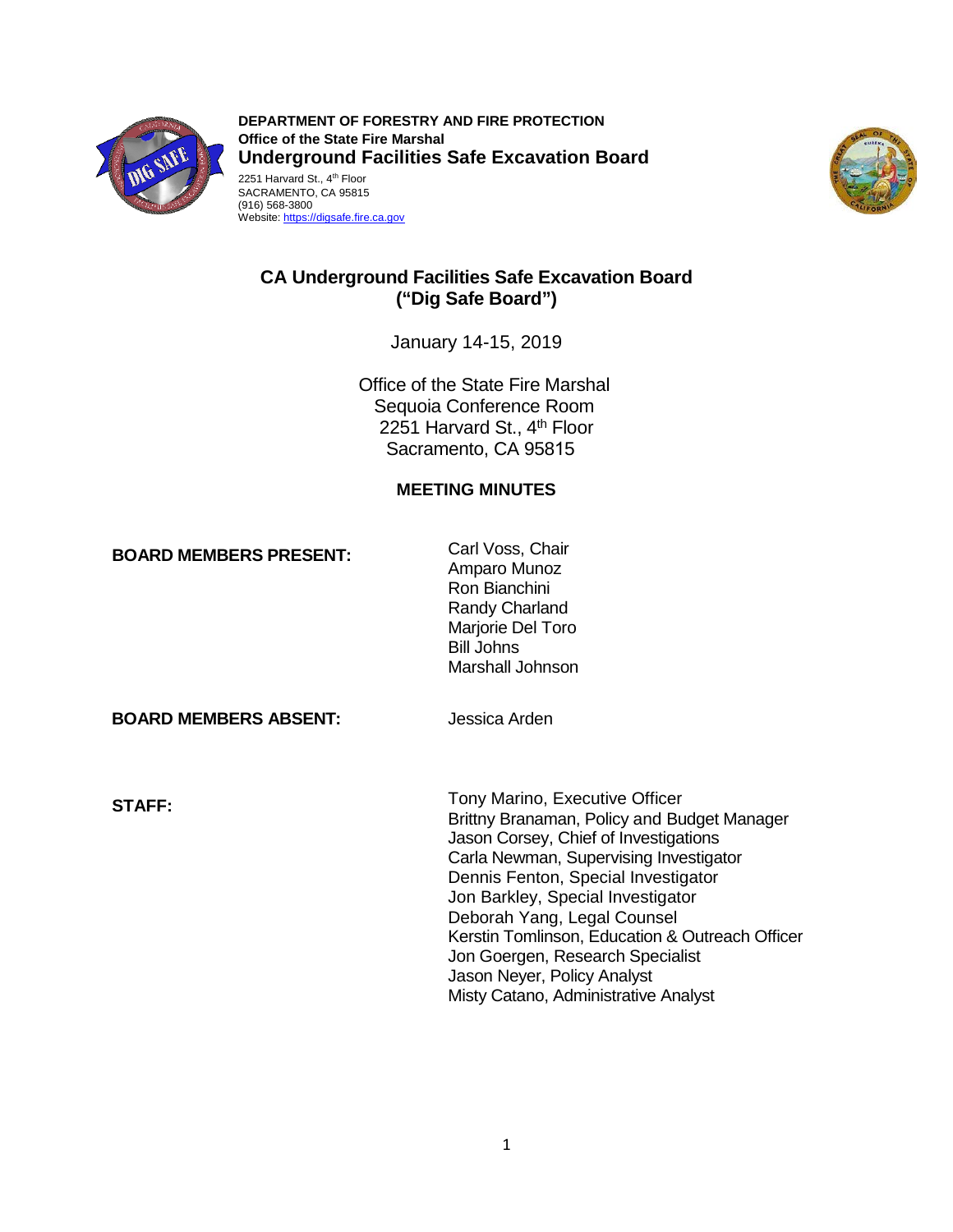January 14, 2019 10:00 a.m.

\_\_\_\_\_\_\_\_\_\_\_\_\_\_\_\_\_\_\_\_\_\_\_\_\_\_\_\_\_\_\_\_\_\_\_\_\_\_\_\_\_\_\_\_\_\_\_\_\_\_\_\_\_\_\_\_\_\_\_\_\_\_\_\_\_\_\_\_\_\_

Office of the State Fire Marshal Sequoia Conference Room 2251 Harvard St., 4<sup>th</sup> Floor Sacramento, CA 95185

# **OPEN SESSION**

Chair Voss called the meeting to order at 10:00 a.m.

# **Agenda Item No. 1: Travel Training**

Administrative Analyst Misty Catano presented an overview of the rules regarding travel reimbursement.

### **Agenda Item No. 2: Media Training**

Education and Outreach Officer Kerstin Tomlinson presented the Dig Safe Board's media procedures.

### **Agenda Item No. 3: Executive Officer's Report**

Executive Officer Tony Marino welcomed everyone into 2019 and discussed the reappointment of Member Voss, Member Del Toro, and Member Johnson.

Policy and Budget Manager Brittny Branaman introduced new staff, Research Specialist Jon Goergen.

Supervising Special Investigator Carla Newman introduced new staff Special Investigators Dennis Fenton, and Jon Barkley.

Mr. Marino discussed the Governor's budget release, and read an email the Board received from Jerry's Trenching Service in Fresno discussing locating and marking concerns.

Chair Voss asked for comments from the Board.

Member Munoz asked about the reporting process for complaints and whether a person must put it in writing.

Mr. Marino explained staff is still working on the procedures for how to deal with formal versus informal complaints, and told the Board when investigations will begin.

Member Bianchini discussed how the Board needs to look at all sides of an issue in the future.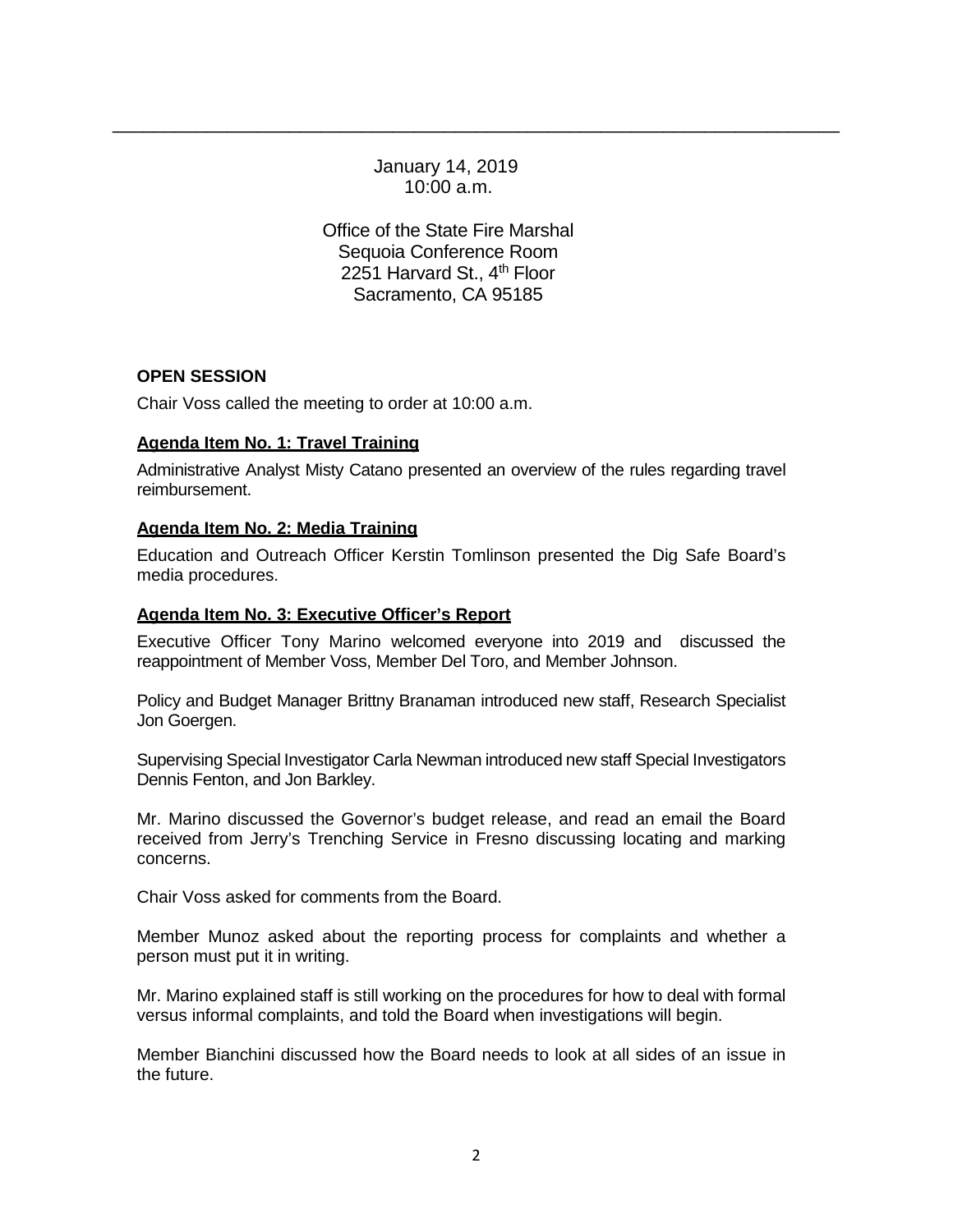(Meeting recessed at 11:15 a.m. and resumed at 11:27 a.m.)

Chair Voss asked for comments from the Board. There were none.

Chair Voss asked for comments from the public. There were none.

### **Agenda Item No. 4: Board Member Public Engagement Reports**

Member Del Toro discussed her upcoming presentation on January 30, 2019 in the City of Orange for the California Water Environment Association.

Member Johns asked how to handle inquiries from the industry because he does get recognized as a member of the Board.

Executive Officer Tony Marino discussed the reason members were chosen to be part of the California Dig Safe Board. He directed the Board members to respond to inquiries based on how they would like to answer questions.

Chair Voss asked for comments from the Board. There were none.

Chair Voss asked for comments from the public. There were none.

### **Agenda Item No. 5: CARCGA Update on Standards Development**

Executive Officer Tony Marino discussed the request the Board gave to the California Regional Common Ground Alliance (CARCGA), to look at standards related to reasonable care and explained how the Board had suggested that CARCGA focus on road grading and building.

A representative from DigAlert reported on behalf members from CARCGA's Subsurface Safety an Incident Prevention (SSIP) committee. The representative discussed the questions the Board asked the SSIP committee to consider. The representative from DigAlert informed the Board that nothing has been completed, but road builders have come up with ideas for reasonable care standards for potholing.

Chair Voss asked for comments from the Board. There were none.

Chair Voss asked for comments from the public. There were none.

(Meeting recessed at 11:40 a.m. and resumed at 1:30 p.m.)

### **Agenda Item No. 6: Legal Counsel Opinion on Government Code Section 4216.4, Subdivisions (a) and (b)**

Legal Counsel Deborah Yang discussed a letter from CARCGA's SSIP committee. The committee asked for a legal interpretation of Government Code 4216.4. Ms. Yang explained how the law would be reviewed by the courts, and the legislative intent and where to find the legislative purpose of the statute.

Chair Voss asked for comments from the Board.

Member Munoz asked the representative from DigAlert if this would change the direction of CARCGA's SSIP committee discussions.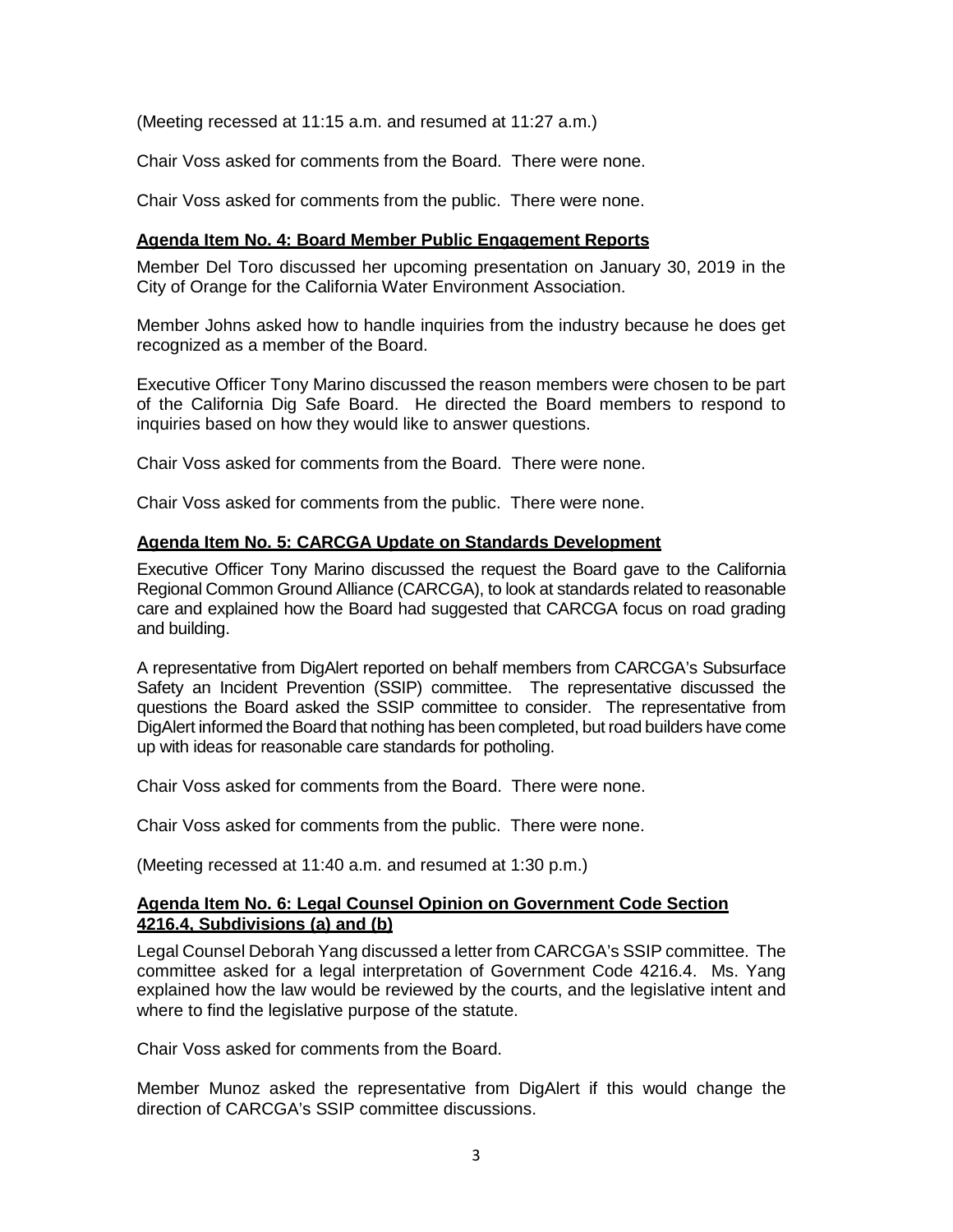The representative from DigAlert told the Board she does not believe it will change anything, because it is about what reasonable care for determining how to find the lines.

Member Bianchini explained the intent of the law is to find the subsurface installation.

Chair Voss asked for comment from the public.

A representative from USA North 811 asked the Board about excavators who dig at shallow depths, like landscapers.

Member Bianchini discussed the importance of locating the line and knowing its exact location. He told the representative from USA North 811 that excavators cannot assume the location of the line.

The representative from USA North 811 discussed the phone calls his center receives regarding questions about what to do if they are only digging a certain depth and still have not located the lines.

Member Bianchini expressed concern over the one call centers giving risk advice to excavators.

Member Del Toro asked about the responsibility of the operator to know the location of the line, and proposed minimum requirements for the operator to locate their facilities.

Executive Officer Tony Marino proposed the idea of developing a process for determining "in conflict," that will work with statute.

Chair Voss asked for comments from the public.

A representative from West Valley Construction asked the Board to consider the human risks.

The representative from USA North 811 discussed the last conference call held by CARCGA's SSIP committee, and the discussion about the excavator being responsible for finding the exact location of the facility.

Member Johnson discussed the need for establishing standards before things get worse.

Chair Voss asked for additional comments from the Board. There were none.

Chair Voss asked for additional comments from the public. There were none.

### **Agenda Item No. 7: Board Policies: Staff will present on current policies for discussion and adoption/re-adoption.**

Executive Officer Tony Marino discussed the policies the Board adopted, which include a monitoring frequency. Mr. Marino discussed language changes to 4216 to incorporate Assembly Bill 1914, the Board's Enforcement Philosophy (Policy B-05), and a change to the election of Board Chair to add the election of a Vice Chair.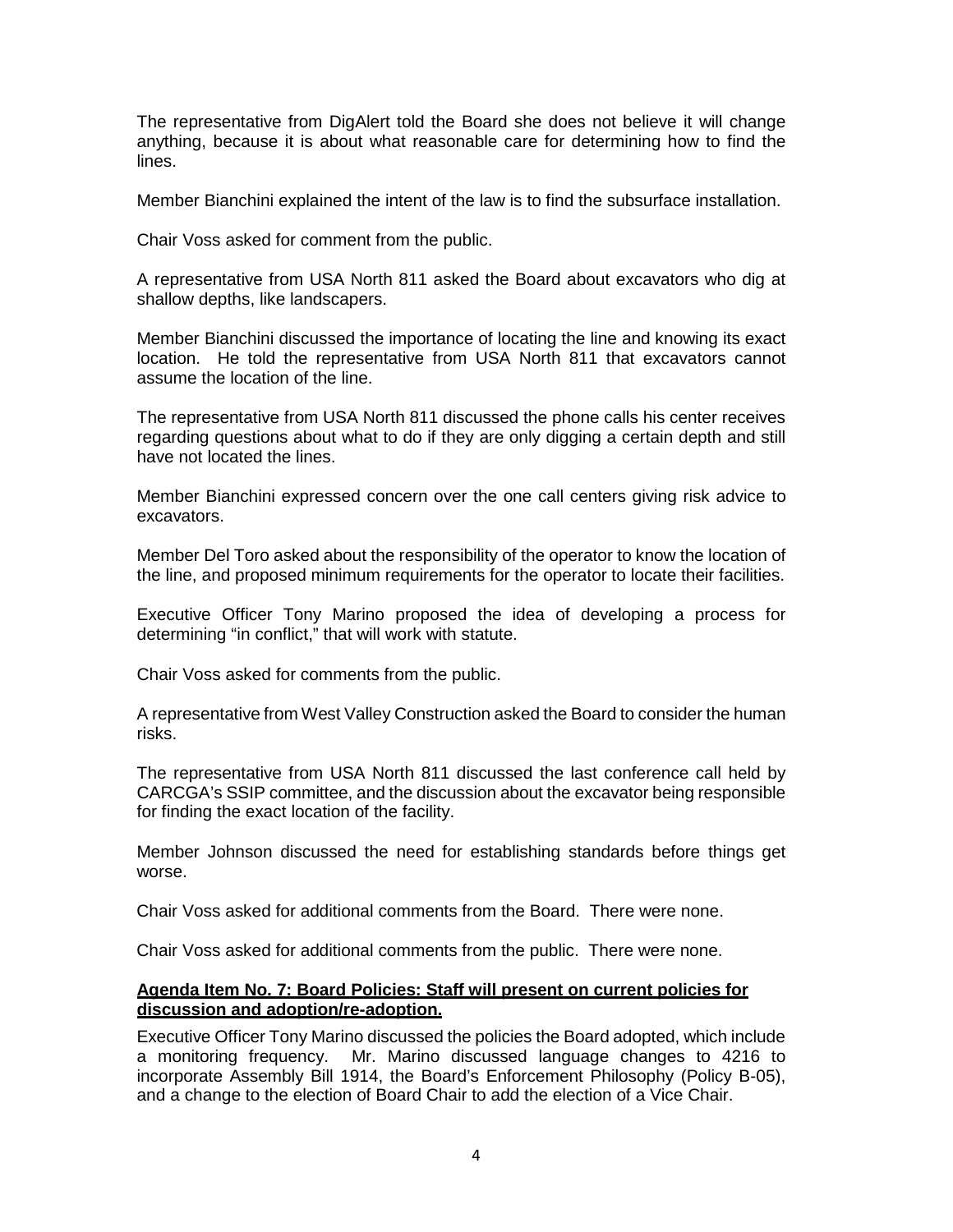Chair Voss asked for comments from the Board. There were none.

Chair Voss asked for comments from the public. There were none.

### *Board Action*

Motion to adopt Resolution No. 19-01-01-, 19-01-02, and 19-01-03 of the California Underground Facilities Safe Excavation Board approving the adoption of Board policies.

MOTION: Member Johnson SECOND: Member Munoz Members Bianchini, Charland, Del Toro, Johns, Johnson, Chair Voss NOES: None ABSTAIN: None RECUSE: None

MOTION ADOPTED.

# **Agenda Item No. 8: Election of Chairperson and Vice Chairperson (Government Code § 4216.14(e))**

Chair Voss proposed postponing this item until the February meeting, when Member Arden will be present.

Chair Voss asked for comments from the Board. There were none.

Chair Voss asked for comments from the public. There were none.

# **Agenda Item No. 9: 2018 Results Report and 2019 Plan**

Education and Outreach Officer Kerstin Tomlinson presented the Board's "2019 Results Report" and the Board's "2019 Plan." The two reports detail the work done by the Board in its first full year of operation, and outlined the work that must be done in 2019 to meet the Board's legislative mandates.

Chair Voss asked for comments from the Board. There were none.

Chair Voss asked for comments from the public. There were none.

(Meeting recessed at 2:51 p.m. and resumed at 3:07 p.m.)

#### **Agenda Item No. 10: Discussion on the California Public Utilities Commission's Order Instituting Investigation into Potential Locate and Mark Violations**

Executive Officer Tony Marino discussed the Public Utilities Commission (PUC) proceeding on the investigation against Pacific Gas & Electric (PG&E). He clarified that the PUC is not looking for the Board's input.

Member Del Toro provided her perspective on the report. She discussed the unhealthy safety culture and gross negligence in falsifying records.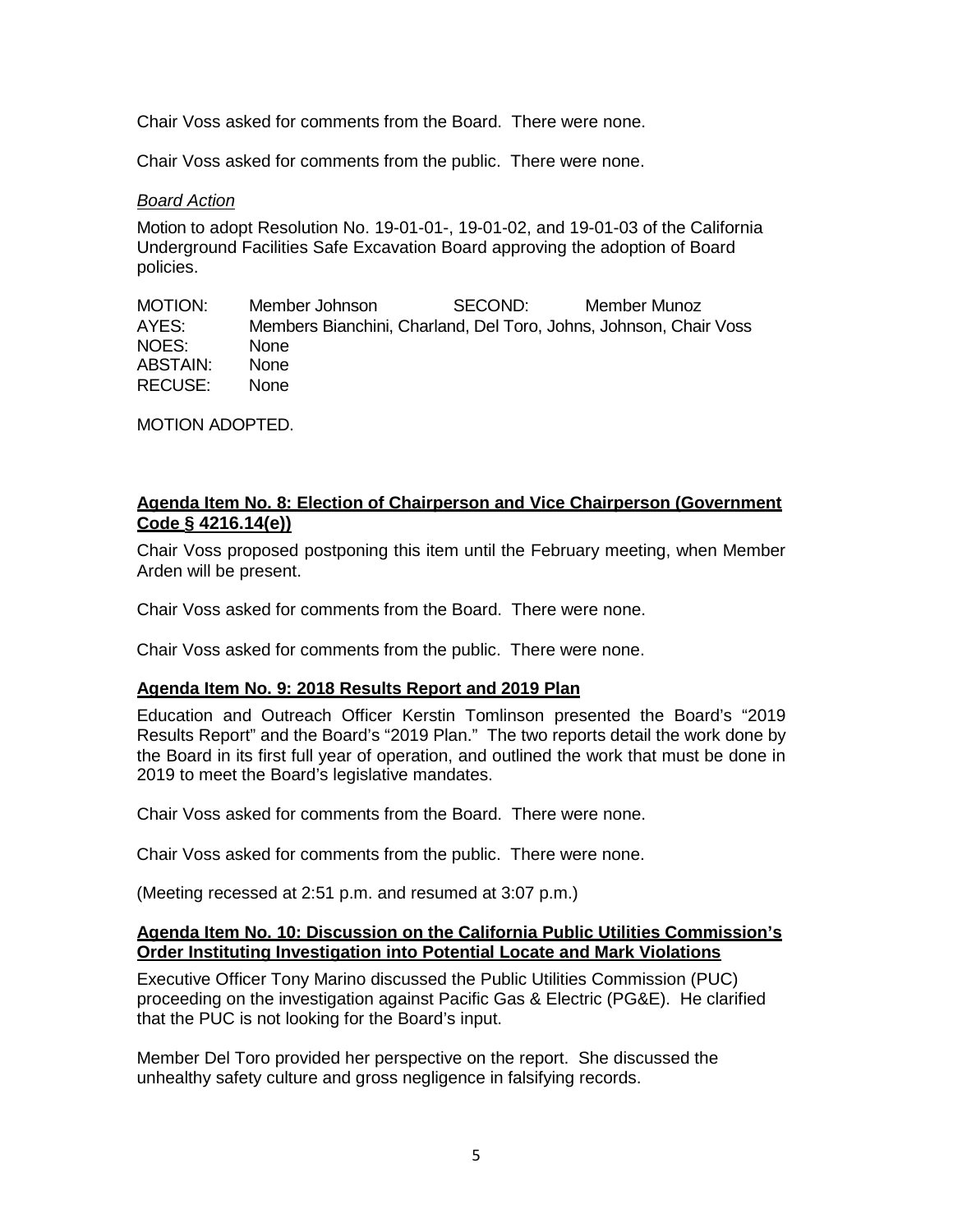Member Johnson proposed the idea that staffing could be an issue, and discussed how the added stress of additional hours could influence decisions.

Member Charland expressed concern over not having enough time to locate and mark, because operators do not have control over the number of tickets they receive and where those tickets come from.

Member Johns proposed the development of solutions that are reasonable, but that take the limitations locators and excavators face into consideration.

Member Charland proposed the idea of a longer time frame to respond to tickets for larger projects.

Chair Voss asked for comments from the public.

A representative from the PUC discussed having a separate time frame for homeowners because they don't plan before they dig.

Chair Voss asked for additional comments from the public. There were none.

**Other Business** 

None.

#### **Public Comment**

Chair Voss asked for comments from the public. There were none.

#### **Adjournment**

Meeting adjourned at 3:57 p.m.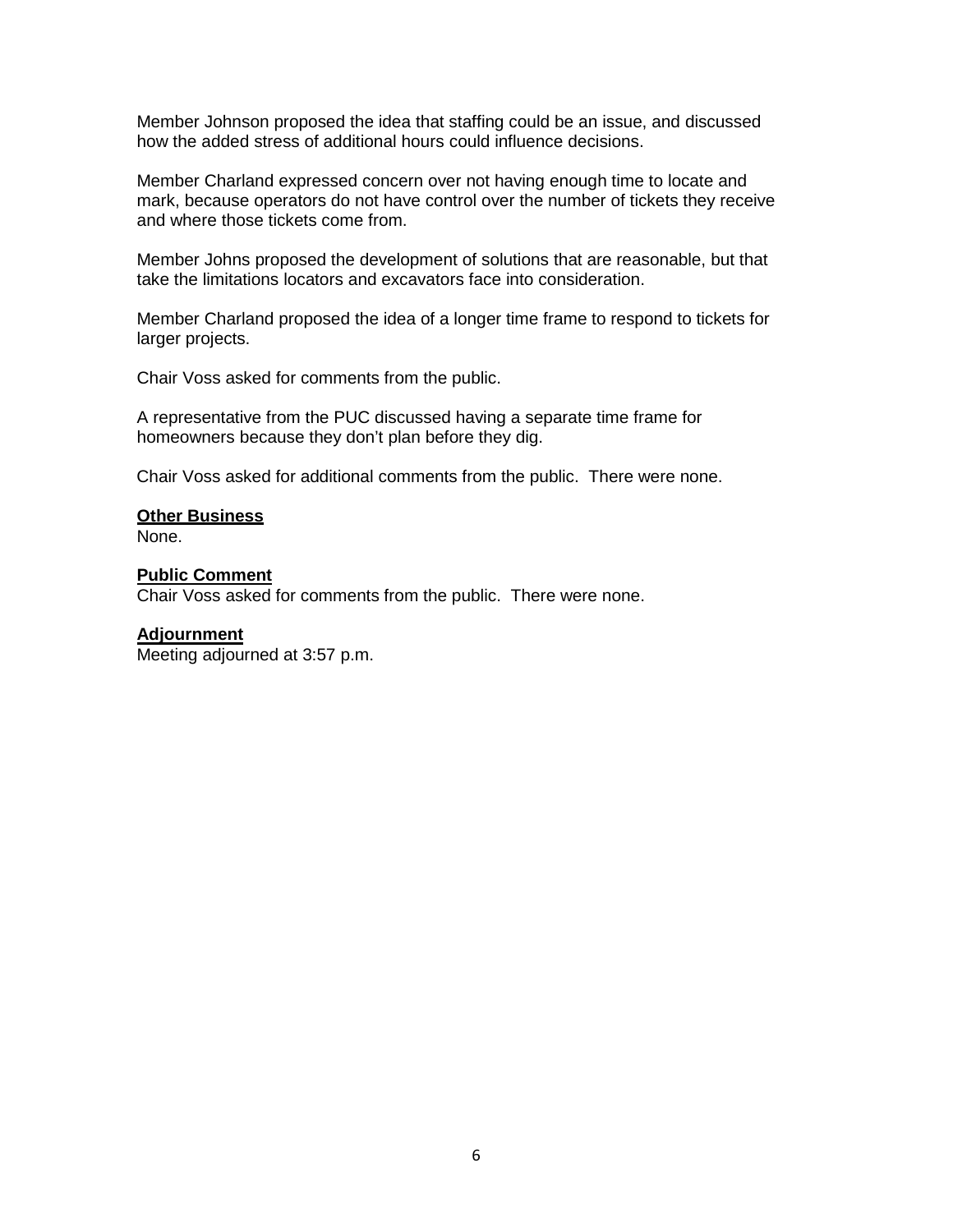# January 15, 2019 9:00 a.m.

\_\_\_\_\_\_\_\_\_\_\_\_\_\_\_\_\_\_\_\_\_\_\_\_\_\_\_\_\_\_\_\_\_\_\_\_\_\_\_\_\_\_\_\_\_\_\_\_\_\_\_\_\_\_\_\_\_\_\_\_\_\_\_\_\_\_\_\_\_\_

Office of the State Fire Marshal Sequoia Conference Room 2251 Harvard St., 4<sup>th</sup> Floor Sacramento, CA 95185

### **MEETING MINUTES**

| <b>MEMBERS PRESENT:</b>      | Carl Voss, Chair<br>Ron Bianchini<br>Randy Charland<br>Marjorie Del Toro<br><b>Bill Johns</b><br>Marshall Johnson<br>Amparo Munoz                                                                                                                                                                                                                                                                                                                   |
|------------------------------|-----------------------------------------------------------------------------------------------------------------------------------------------------------------------------------------------------------------------------------------------------------------------------------------------------------------------------------------------------------------------------------------------------------------------------------------------------|
| <b>BOARD MEMBERS ABSENT:</b> | Jessica Arden                                                                                                                                                                                                                                                                                                                                                                                                                                       |
| <b>STAFF:</b>                | Tony Marino, Executive Officer<br>Brittny Branaman, Policy and Budget Manager<br>Jason Corsey, Chief of Investigations<br>Carla Newman, Supervising Special Investigator<br>Dennis Fenton, Special Investigator<br>Jon Barkley, Special Investigator<br>Deborah Yang, Legal Counsel<br>Kerstin Tomlinson, Education and Outreach Officer<br>Jon Goergen, Research Specialist<br>Jason Neyer, Policy Analyst<br>Misty Catano, Administrative Analyst |

# **OPEN SESSION**

Chair Voss called the meeting to order at 9:00 a.m.

# **Agenda Item No. 11: Draft Regulations on Area of Continual Excavation, Investigation, and Enforcement.**

Legal Counsel Deborah Yang discussed the regulation timeline.

Chair Voss asked for comments from the Board. There were none.

Chair Voss asked for public comments. There were none.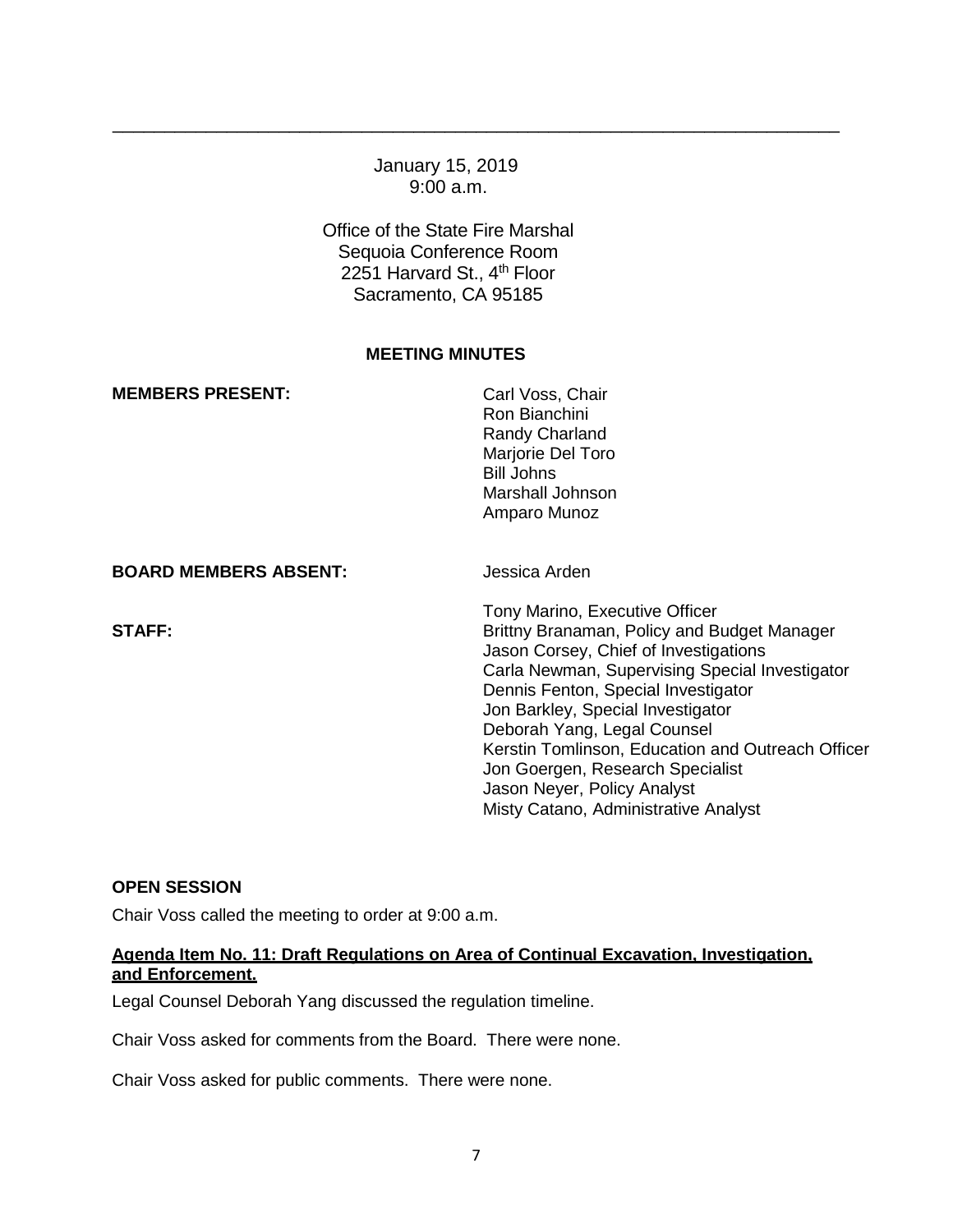Chief of Investigations Jason Corsey discussed the changes to the notification portion of the draft regulations and the reason for those changes.

Chair Voss asked to go over the changes to the definitions.

Ms. Yang discussed the changes, and the additional definitions created after the last meeting. She told the Board about reaching out to the Department of Water Resources (DWR) for help defining what is and is not flood control. Ms. Yang also discussed changes to the definition of record and why the changes were made.

Member Johns discussed section 4300 and the burden on the one call centers to provide contact information for their members. He asked if the one call centers could find a way to get more cooperation from their members.

A representative from USA North 811 proposed the idea of creating a new user information agreement that includes provisions requiring one call center members to update their contact information and mapping at least once a year.

Member Johnson proposed the idea of creating an easy way for members to update their contact information and mapping.

Member Munoz asked the one call centers how often their mapping is updated on average.

The representative from USA North 811 discussed the frequency at which his members update their information, telling the Board that it ranges depending on the member.

Member Munoz asked about requiring members to update their mapping.

Ms. Yang discussed the possibility of the Board including a requirement to update mapping in the regulations.

A representative from DigAlert discussed the need for updated mapping when new lines are put in.

Chair Voss asked for comments from the public.

A representative from the California Farm Bureau Federation (CFBF) discussed the definition of records and asked the Board about the language regarding including documents and activities even if it is not directly involved with excavation activities.

Ms. Yang explained why the language is written this way, and provided a scenario where it would apply.

Chair Voss requested that the discussion move on to 4100 (b) of the regulations, and asked the Board to focus on the proposed timeframe of two to four hours for an incident to be reported.

Executive Officer Tony Marino provided background on the thought process surrounding the two to four-hour timeframe, and told the Board this timeframe would allow excavators to comply with the regulation, and would fit the needs of the investigations division.

Member Johnson discussed situations where there is a death or injury on the job.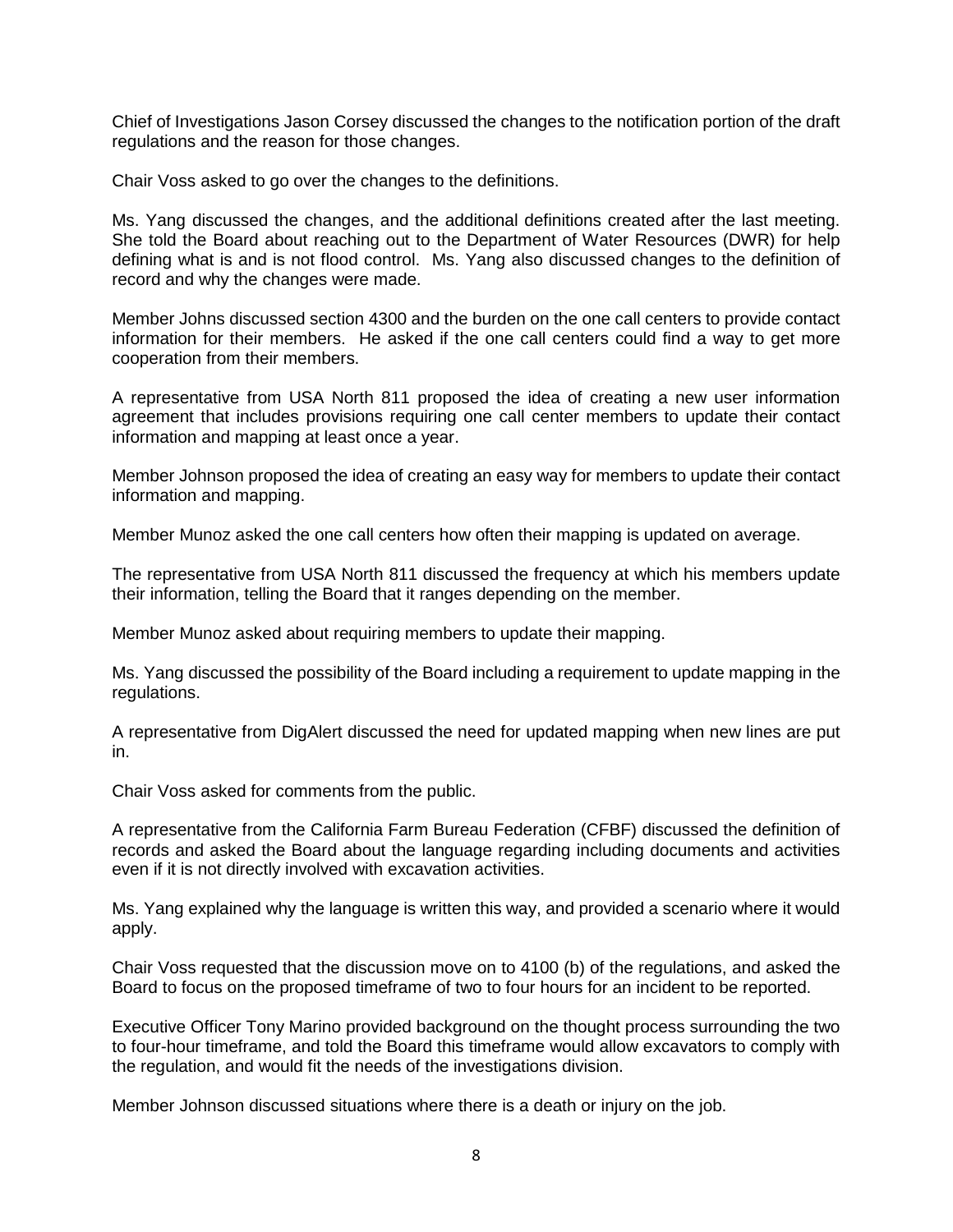Member Bianchini discussed his experience in those situations, and voiced his support for a two to four-hour response timeframe.

Member Charland voiced his support for a four-hour timeframe, telling the Board this would give enough time for smaller companies to report the incident.

Member Bianchini told the Board it should focus on how soon excavators and operators notify the one call centers after an incident.

A representative from the Southern California Contractors Association (SCCA) voiced his support for four hours, telling the Board some excavators may not have access to cell service.

Member Bianchini proposed the idea of requiring excavators to call 811 immediately after calling 911.

The CFBF representative voiced concern over remote areas not having cell reception or access to the internet and not being able to comply with the law.

A representative from the PUC emphasized the importance of ensuring the situation is safe, pointing out that less resources could keep an excavator from notifying the Board of an incident sooner.

A representative from PG&E asked if homeowners would be required to notify the Board.

Mr. Marino discussed the homeowner exemption.

Member Del Toro discussed work-related injuries, and proposed that the Board require the excavator to call 811 immediately after they call 911.

Member Bianchini agreed with Member Del Toro, and explained that 811 is the way excavators notify the operator of a problem.

A representative from Southern California Gas Company (SoCalGas) discussed how the company receives incident notifications directly from the excavator or from first responders.

Member Del Toro emphasized the importance of focusing on how quickly the Board needs to be notified.

Member Johnson asked a representative from the PUC how the agency is notified of damages.

The representative from the PUC told the Board the utilities contact the agency directly.

Member Del Toro directed the discussion back to the decision on two-hours or four-hours for notification, and asked if the excavator should notify via a web portal or phone call. She asked Chief Corsey for his recommendation.

Chief Corsey told the Board the sooner the Board is notified, the sooner the investigation can begin. He reminded the Board that he investigations division is small, but can handle the twohour requirement.

Mr. Marino discussed the Pipeline and Hazardous Materials Safety Administration (PHMSA) grant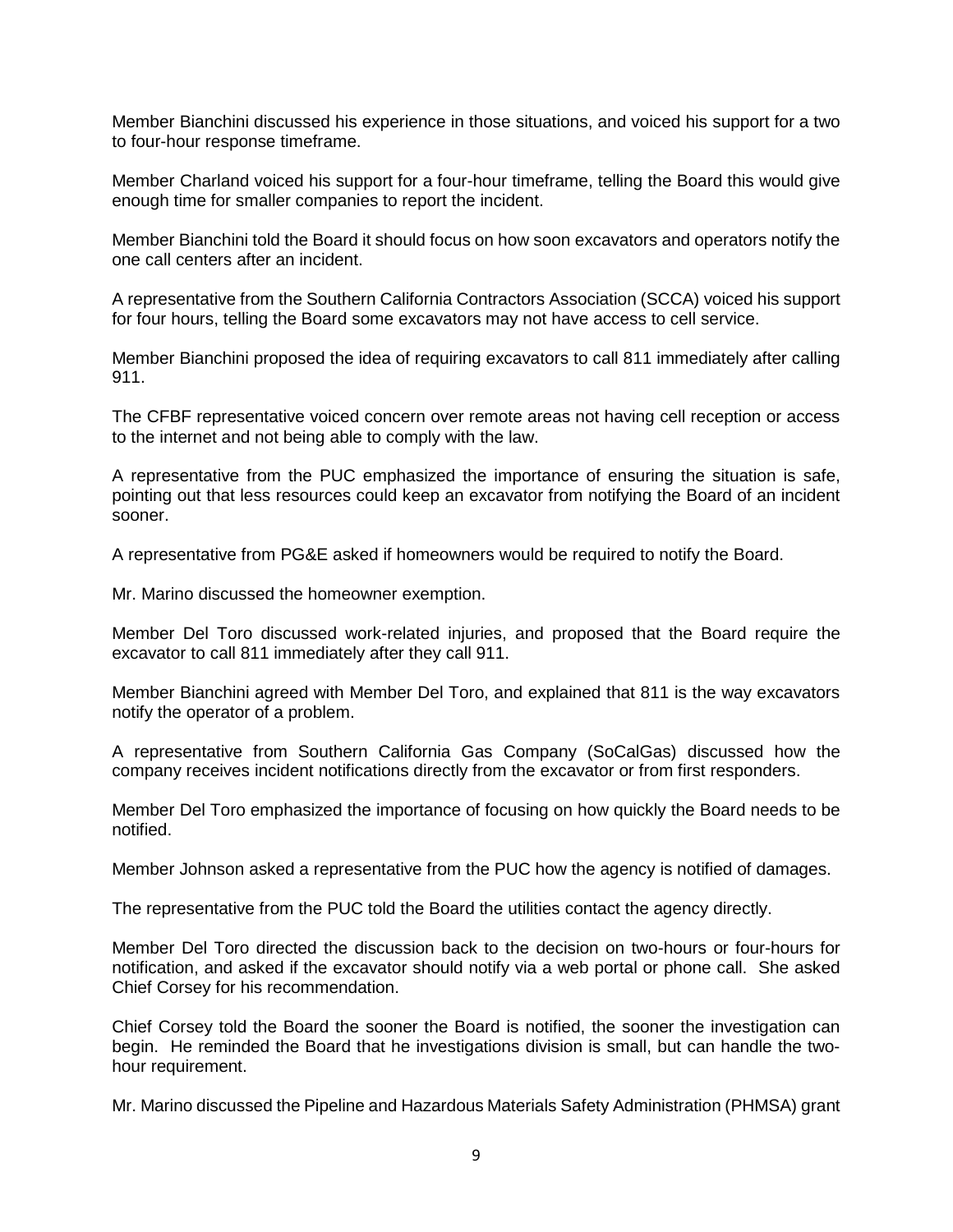the one call centers received, and reminded the board that it can be used to develop a damage reporting program.

(Meeting recessed at 10:48 a.m. and resumed at 11:06 a.m.)

Member Bianchini discussed two hours being sufficient.

Member Charland discussed four hours being reasonable.

Member Del Toro discussed the importance of safety and that two hours is enough time.

Member Johns agreed that the time frame of two to four hours is the right range.

Member Johnson discussed that immediately would be preferred, but four hours is plenty of time.

Member Munoz discussed two hours being a reasonable amount of time.

Member Voss discussed two hours being appropriate.

Mr. Marino discussed Chapter 2. Article 1. Section 4100(d).

Chief Corsey discussed (XX) number of hours being unrealistic because of the location of the damage and travel time it may take to go to the incident.

Member Bianchini proposed changing the language to state "within an agreed upon number of hours."

Ms. Yang discussed the current language of section (d), and told the Board it was written based on the idea of not having the excavator wait around until investigators showed up.

Chair Voss discussed operators not having any obligation to report the damages to the Board.

Mr. Marino confirmed that at this point, the proposal would only cover requirements for the excavator.

Member Munoz emphasized the importance of getting data to the investigators.

Chair Voss discussed that two hours was the agreed upon time, and the Board should come up with some reasonable language beyond that to address what the response time will be.

Chief Jason Corsey voiced concern over being notified after hours, and discussed how an investigation can still be conducted without having to respond to the scene. He told the Board the investigations division will not be able to respond to every incident, and will instead respond to more important incidents. Chief Corsey told the Board the two-hour timeframe will be used to make informed decisions.

A representative from West Valley Construction voiced his concerns over the notification timeframe, and provided the Board with a scenario. He discussed the impacts on his staff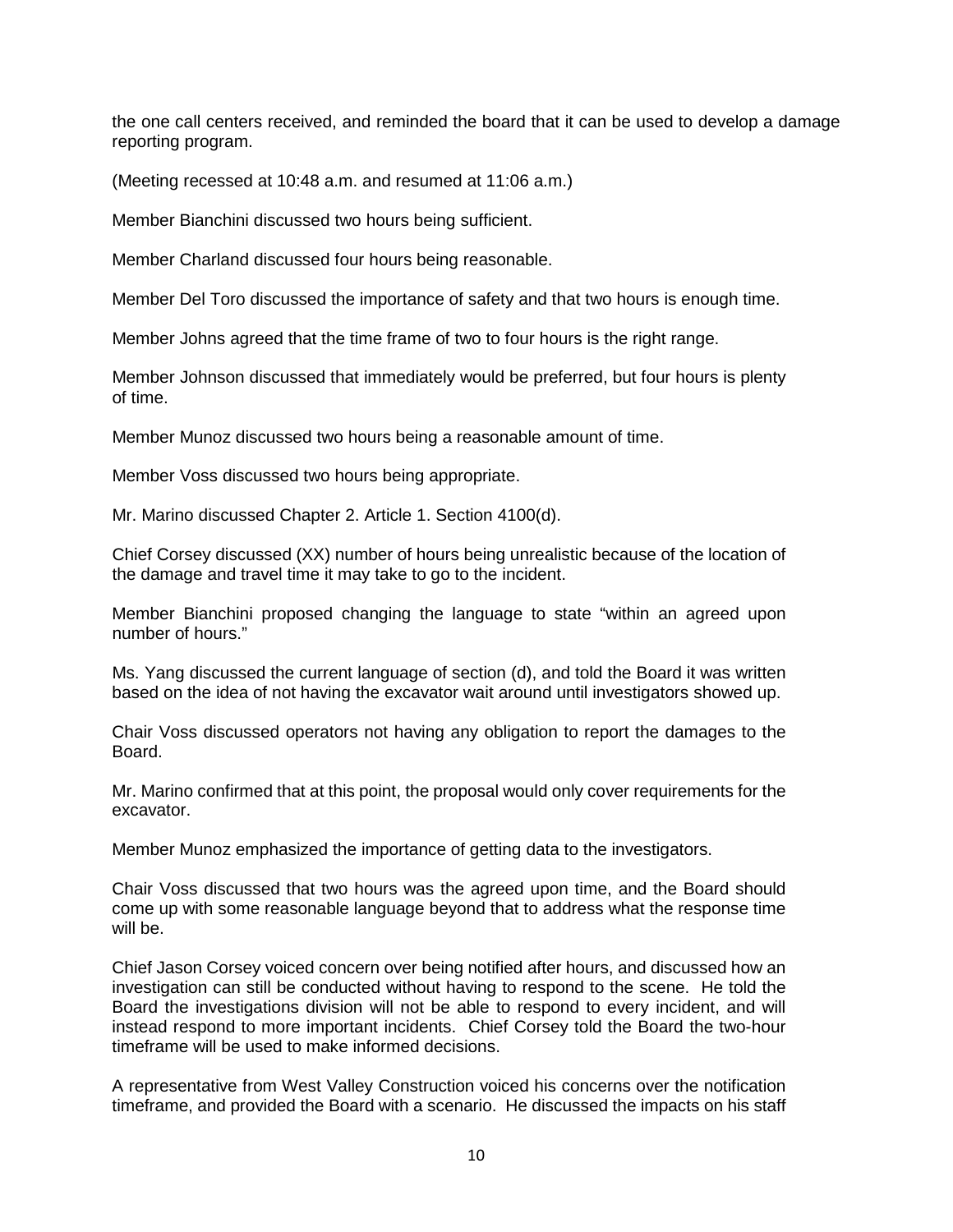regarding labor laws, and asked the Board to consider ways to minimize the exposure of excavators and eliminate risks.

Ms. Yang referred to Section 4151(c). and discussed the reasoning behind this section and a mutual agreement.

Chair Voss asked for comments from the Board. There were none.

Chair Voss asked for comments from the public. There were none.

(Meeting recessed at 12:00 p.m. and resumed at 1:33 p.m.)

Mr. Marino proposed the idea of striking Section 4100(d) and 4151(c), telling the Board neither piece of language is necessary, and is not reflected anywhere else in statute. He explained to the Board that there will be internal processes to make sure staff is in contact with the excavator and the operator.

Chair Voss asked for comments from the Board. There were none.

Chair Voss asked for comments from the public. There were none.

Ms. Yang discussed changes to section 4150 and explained the reason for the changes.

A representative from the PUC asked the Board how activities would be recorded at the site of an incident, and what kinds of activities investigators would record.

Ms. Yang told the PUC representative the information would need to be related to the damage.

Member Del Toro asked if the Board would require records to be kept indefinitely.

Member Bianchini told the Board excavators are required by law to keep project records for 10 years.

Chair Voss asked for comments from the Board. There were none.

Chair Voss asked for comments from the public. There were none.

Ms. Yang discussed changes to the enforcement chapter, and the reason behind the changes.

A representative from DigAlert asked for clarification on the language regarding corrective action.

Member Del Toro proposed moving that section under the definition of records.

Ms. Yang discussed the changes to sections 4201 and 4252, and the reason for the changes.

Chair Voss asked for comments from the Board. There were none.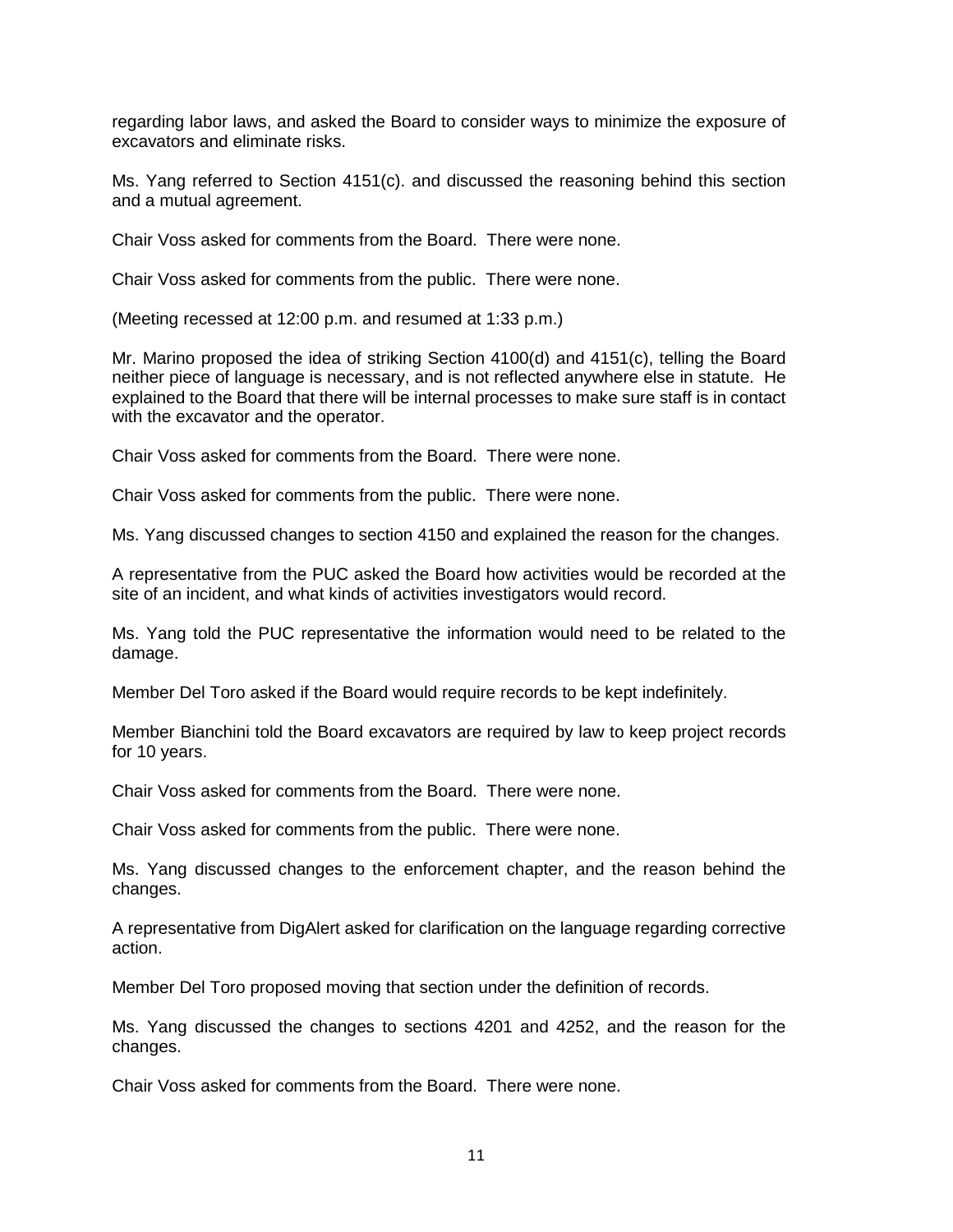Chair Voss asked for comments from the public.

The CFBF representative asked the Board to consider adding allowing a respondent to send a request to make a written request to the Board longer if the situation warranted.

Ms. Yang discussed the changes to section 4253, and the reason for the changes based.

Member Del Toro asked if the report must be on paper or if it can be sent via email.

Ms. Yang discussed staff deciding the operational aspects of how they want the information.

Chair Voss asked for comments from the public. There were none.

Ms. Yang discussed the changes to section 4254, and the reason for the changes.

A representative from the PUC asked to go back and discuss section 4252. He wanted clarification on items 1, 2, 3 and 5.

Ms. Yang explained more about section 4252(a), and how the excavator would have to comply with due process.

Mr. Marino discussed the option to send recommendations to the PUC under 4216, and provided an example of how this would work.

A representative from the Office of the State Fire Marshal's (OSFM) Pipeline Safety Division discussed his understanding of how the Board will proceed with investigations, violations, and recommendations to the PUC, Contractors State Licensing Board (CSLB), and OSFM.

Mr. Marino discussed the Memorandum of Understandings (MOU) the Board has entered into, and how under those MOUs, if one of the Board's investigators needed to be a witness in proceedings by the PUC, CSLB or OSFM that is allowed.

A representative from Western States Petroleum Association (WSPA) asked about Section 4301, and discussed the timing between when an onsite meeting occurs, and the time for an open ticket shall begin.

Ms. Yang referred to Section 4216.10(c).

Chair Voss asked for additional comments from the Board. There were none.

Chair Voss asked for additional comments from the public. There were none.

#### **Other Business**

None.

# **Public Comment**

Chair Voss asked for comments from the public. There were none.

#### **Adjournment**

Meeting adjourned at 2:54 p.m.